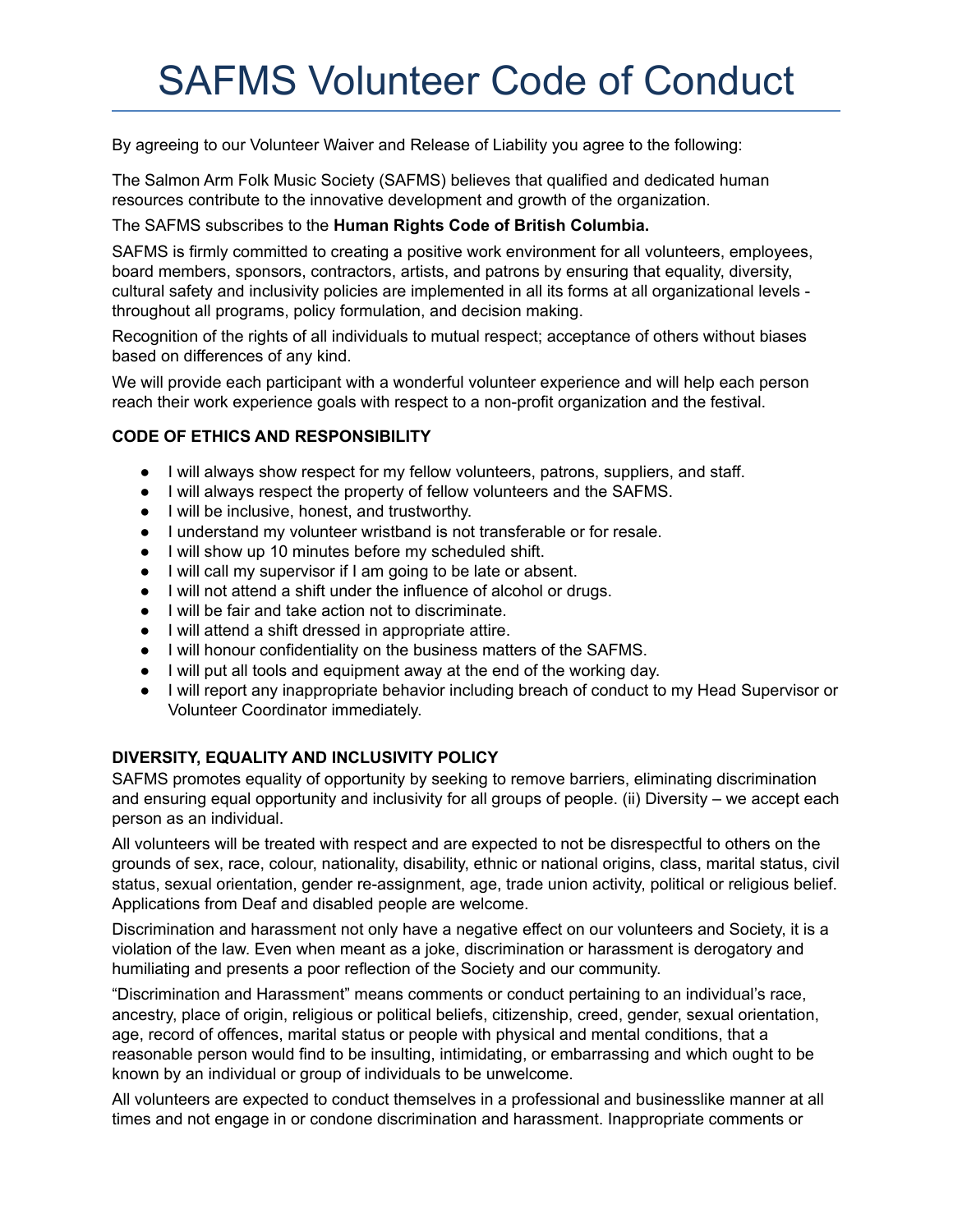conduct, sexual, racial, age, gender or similar types of jokes, male or female pin-ups or unwanted sexual advances (e.g. Derogatory comments, exclusion, touching, staring, assault, teasing, asking for dates, phone calls, comments about a person's appearance) will not be tolerated.

Ensuring that we are diverse and inclusive are some of our core strategic aims, led by the SAFMS staff, with support from the Board of Directors. All of our core processes and policies are driven by the aspiration to be an inclusive place of opportunity for all, particularly those who have historically been excluded.

We will review, refresh and revise our recruitment procedures and practices to ensure we are reaching, attracting and appointing a workforce and volunteer team who will bring to us a diversity of background and experience alongside their work-based skills.

Our mission is to build a team that represents the community we work in; encompassing diversity in race, ethnicity, faith, disability, gender, sexuality, class, and economic disadvantage.

#### **CULTURAL SAFETY POLICY**

Cultural safety is an outcome based on respectful engagement that recognizes and strives to address power imbalances, resulting in an environment free of racism and discrimination, where people feel safe. Cultural Humility is a process of self-reflection to understand personal and systemic conditioned biases and develops and maintains respectful processes and relationships based on mutual trust. Cultural humility involves humbly acknowledging oneself as a life-long learner when it comes to understanding another's experience.

SAFMS adopts and will implement Cultural Safety and humility into its environment to further enhance our relationship with our Indigenous communities.

SAFMS acknowledges that sexualized and gender-based violence is a pervasive and widespread issue within the music community. We recognize that there is much work to be done to address, respond, and prevent sexualized violence in our community and to build a safer environment for everyone in the music space.

SAFMS is committed to providing a harassment-free space for everyone, regardless of sexual orientation, gender, gender identity, disability, physical appearance, age, language, race, ethnicity, nationality, religion, socioeconomic status, or otherwise.

The SAFMS does not tolerate harassment or discrimination of patrons, artists, volunteers, affiliates, board or staff in any form. Anyone who violates this safe policy may be ejected or banned from our event spaces at the discretion of our event supervisor(s) and/or our event support team. This cultural safe policy applies to all SAFMS spaces and programs, including our events and our concert series. The goal of safe spaces is to encourage all participants to work together to prevent or reduce harm, particularly for those who are often the targets of violence and harassment. Oppressive and/or abusive behavior that makes others feel unsafe will not be tolerated.